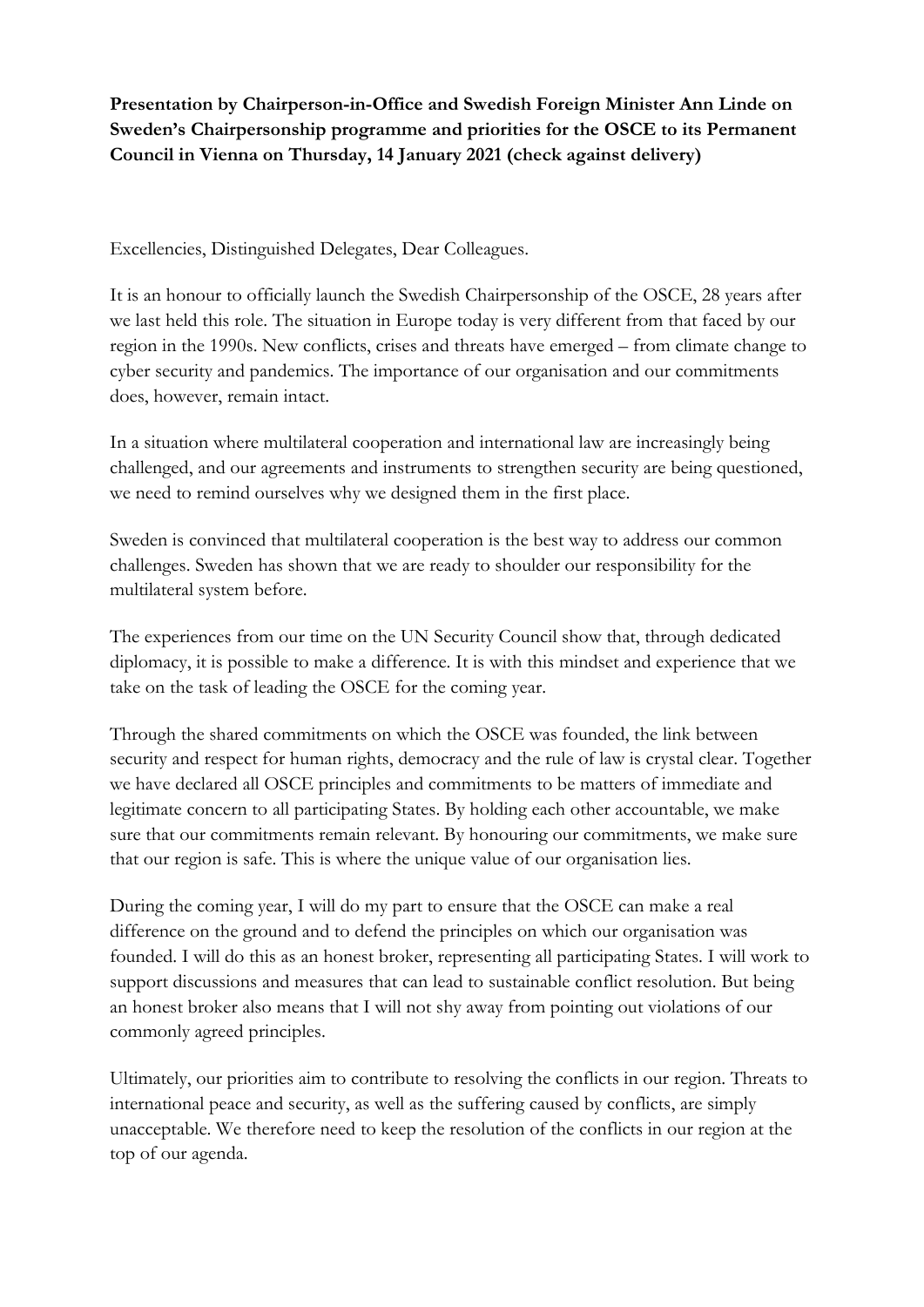### Excellencies,

My first priority as Chairperson-in-Office will be to focus on our common principles and joint commitments. The Helsinki Final Act and the Charter of Paris For a New Europe constitute the foundation of **the European security order.** They contain the elements we need to resolve conflicts and avoid future crises. Upholding these commitments is our shared responsibility and should be in the interests of all OSCE participating States. Underpinning the Helsinki Final Act and the Paris Charter are, of course, international law and the Charter of the United Nations.

As Chairperson-in-Office, I will also prioritise upholding the **OSCE concept of comprehensive security**. Political and economic security, human rights, democracy, the rule of law and equality are interrelated and interconnected. The notion that security depends on issues that are broader than 'hard security' is as powerful as it is simple.

We know that states that implement human rights commitments and respect democratic principles are more secure and able to provide better economic prospects and living conditions for their citizens.

The OSCE has unique instruments to support participating States in living up to our commitments. **The autonomous institutions** – the Office for Democratic Institutions and Human Rights, the Representative on Freedom of the Media and the High Commissioner on National Minorities – each have clear and strong mandates. I am grateful to the Albanian Chair for successfully managing the process of appointing new executive leaderships for these institutions. I would like to point out that our work as Chair will be carried out in support of, and complementary to, the work of these institutions.

The conflict cycle, devised and decided by all of us ten years ago, remains as relevant as ever and we will seek to utilise it in our efforts to resolve and prevent conflicts and crises. The important Confidence and Security Building Measures linked to the OSCE are under increasing pressure. We will support the FSC chairs to ensure their continued functioning and relevance.

When crises erupt despite our efforts to prevent them, I will remain ready to engage directly with the stakeholders involved to offer the OSCE's good offices to facilitate solutions. I will also make good use of the troika format, to ensure political continuity. In line with this, the offer extended by Prime Minister Rama as CiO and I extend last year to facilitate a genuine dialogue between the government and opposition in Belarus last year still stands, should the conditions for such talks materialise.

# Excellencies,

Comprehensive security can only be achieved if everyone in our populations is included. As CiO, I will also focus on **strengthening gender equality** in all aspects of the organisation's work. In line with this, we will seek to strengthen women's economic empowerment. If this can be achieved, we will not only see stronger economic development across our region, but women will increasingly enjoy full human rights.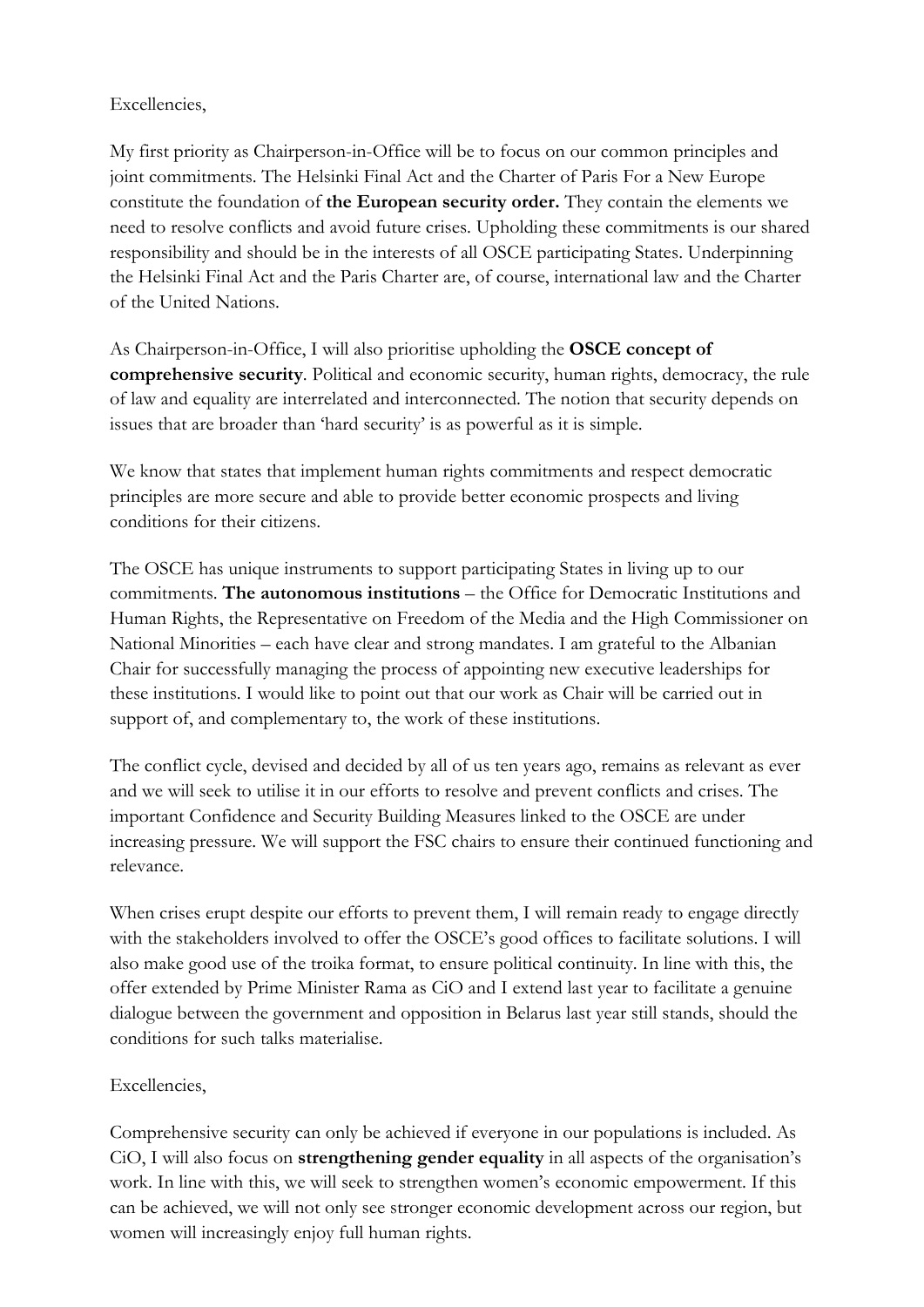The economic empowerment of women is a key aspect of viable societies, just as the meaningful inclusion of women in conflict-resolution efforts strengthens the prospects for sustainable peace. This is fully in line with UN Security Council resolution 1325 and the agenda for women, peace and security, which will also be important priorities of our term as Chair.

Democracy needs to be defended consistently. As I recalled in response to events in Washington last week, we all need to stand up for our democratic principles.

Our joint commitment to **civil society participation** in the OSCE is strong and unique. Safeguarding this will be a priority for me as Chairperson-in-Office. The voices of civil society are beneficial to participating States and to the organisation as they help us implement our joint commitments. The perspectives and contributions of civil society are valuable in the work of all three dimensions and bring added value to exchanges within the OSCE.

The OSCE's presence on the ground through field missions is another crucial way it contributes to conflict resolution and improving security and democratic conditions for the people in our region. As CiO, I plan to visit as many of the field offices and missions as possible, the pandemic permitting. I will want to follow up their work to strengthen gender equality and the implementation of the women, peace and security agenda, increasing women's meaningful participation in conflict resolution efforts.

### Excellencies,

Contributing to and supporting **conflict resolution** is a strong priority for the Swedish term as Chair. Last year's outbreak of armed conflict in and around Nagorno-Karabakh, its heavy death toll and human suffering made abundantly clear the risks inherent when conflicts remain unresolved. In this case, the OSCE has a vital role to play in conflict settlement, including on the ground.. The Minsk Group Co-Chairs and the Personal Representative of the Chairperson-in-Office have our full support.

The most blatant example of violations of our common commitments and of international law remains the **crisis in and around Ukraine**. As Chair, Sweden recognises the vital importance of the Special Monitoring Mission to Ukraine and will seek to contribute to the ongoing efforts in the Normandy Format and the Trilateral Contact Group to find a sustainable political solution to the conflict. This must be done in line with OSCE principles and commitments, in full respect of the sovereignty, territorial integrity, unity and independence of Ukraine within its internationally recognised borders, **including the Autonomous Republic of Crimea and the city of Sevastopol.** 

We will continue to reaffirm strongly that the SMM is mandated to have safe and secure access without restrictions throughout Ukraine and recall that the SMM must be provided with the conditions necessary for the implementation of its mandate. Already next week, I will travel to Ukraine to meet with Ukrainian officials as well as with Special Representative Grau,the SMM and the PCU to assess the situation and support the efforts for sustainable conflict resolution.